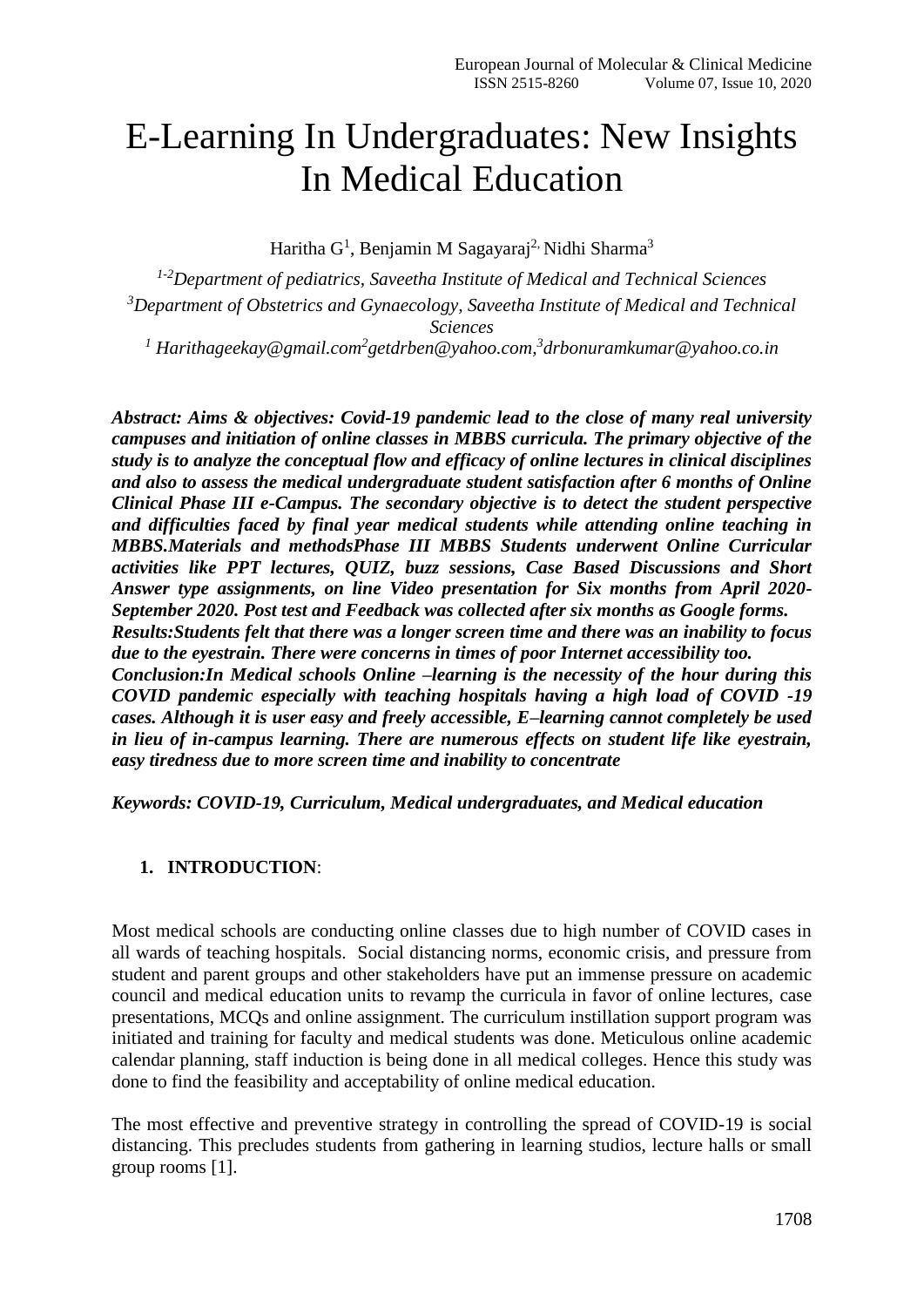During this pandemic, medical education had been uninterrupted to continue medical services, which is the need of the hour. Social distancing which has led to the disruption of regular classes not only in medical education has led to the implementation of E-learning classes so that the students can complete the curriculum even in this pandemic situation. However this has major impact on the student's mental as well as physical wellbeing.

#### **2. MATERIALS & METHODS**

This study was conducted in the Department of Pediatrics, Saveetha Medical College from April 2020-September 2020. A valid questionnaire including all the dimensions was formed under the guidance of professors from the Department of Pediatrics. Google form was created and the questionnaire was shared to all the eighth semester students of Saveetha Medical College and hospital in Phase 3 MBBS willing to give verbal consent. Confidentiality was maintained during data collection by using anonymous Google forms [\(https://docs.google.com/forms/d/1kppx2iHMa4zwmZcdZOiKTOqI4EvX4bJ8wLuBwOOrh0](https://docs.google.com/forms/d/1kppx2iHMa4zwmZcdZOiKTOqI4EvX4bJ8wLuBwOOrh0/edit) [/edit\)](https://docs.google.com/forms/d/1kppx2iHMa4zwmZcdZOiKTOqI4EvX4bJ8wLuBwOOrh0/edit)

We are currently in level 7 of web-based curriculum in MBBS. We thank our management for providing a central resource base in form of suite accounts for all departments. On  $1<sup>st</sup>$ May 2020, online classes were started with prior training to both faculty and students. Students got easily adapted to the online classes. After 6 months of online classes, questionnaire was shared in Google forms (7MCQ and 1 open ended questionnaire) covering the various dimensions like integrated blended learning, accessibility of online education, student perception and satisfaction. Students who were interested took part in the study.

#### **3. STATISTICAL ANALYSIS**

Descriptive and inferential statistics were used to analyze the data. Statistical analysis was performed using automated pie charts. This is a qualitative research with an exploratory sequential design with last question in the questionnaire as an open-ended questionnaire so that the truth or reality is not masked by constructivist paradigm.

#### **4. RESULTS**

#### **Student characteristics**

115 students took part in the study and an average of 96 responses were there. The attendance of e-online classes was mandatory. However the option of filling this goggle questionnaire was on voluntary basis. There were  $64/115(55.65%)$  boys and  $51/115(44.34%)$  girls.

#### **Respondents**

Out of 115 students 96 responses were giving a response at the rate of 84%. Most students responded to the study questionnaire. On Kirkpatrick level one 32% of students felt that the online classes were good and 43% felt it was an average class.

#### **Topic coverage**

40% felt that the topics were completely covered in content and context and 46% were neutral.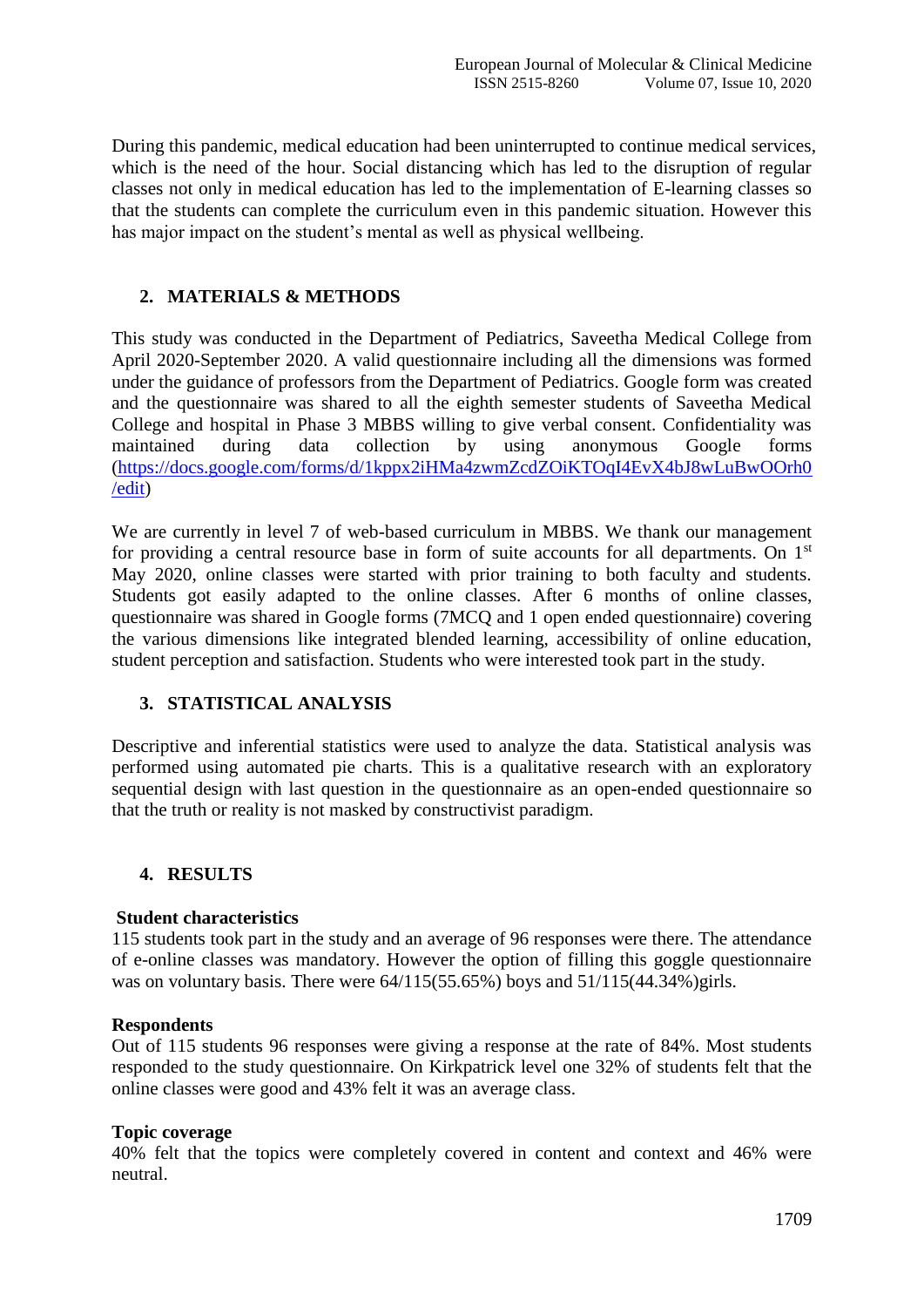#### **Scope of online learning**

41% were neutral and 33% agreed when asked about the scope for active hands on participation. 33% agreed to have similar classes in future and 37% were neutral.

#### **Interaction among peer groups**

The students did use the chat options for comments, questions and suggestions. However, 53% felt that this type of teaching did not result in any inter-personnel change among the peer groups with private chat options. So the peer interaction and comradeship was clearly missing.

#### **Pro's and Con's**

Students felt that the online lectures were most useful in this program. 27% felt that online lectures were useful, 23% power point presentations, 21% quiz assignments. 49% of students felt that the drawback of this e learning was eyestrain due to increased screen time, 20% felt that they were not able to focus, 15% felt that the attention span is less during online classes.

#### **Open question**

In an open questionnaire about how online teaching can be improved many students felt that the duration of online classes can be reduced so that they can concentrate more. It was difficult to focus for more than 6 hours online daily. Other inputs were poor local network connection and odd timings (midnight) in overseas students.

Students also complained of low motivation, eyestrain and reduced attentiveness and easy distractibility.

#### **5. DISCUSSION**

The purpose of e-learning classes is to compensate the regular academic classes that are disrupted due to the COVID-19 pandemic. We have been practicing the traditional "Learner Doctor Programmed". In this classical longitudinal immersive method the Phase 2 and 3 MBBS students work as part of units in Rotational postings in Clinical Departments of Medicine, Surgery, Obstetrics and Pediatrics [2,3,4,and 5]. They collect history and physically examine the ward cases to reach a differential diagnosis and thereby develop analytical skills [Table 1]. Blended learning is defined as the combination of conventional face-to-face learning and asynchronous or synchronous e-learning earlier. This had grown quickly and is now extensively used in medical education [6,7]. Although these additions have enhanced the general culture of medical education, it has become increasingly difficult for academic programs to ensure that all the students receive a broad exposure to their curriculum [8,9,10]

The Covid pandemic situation has also led to the transition of the medical education to online forums. As described by Howlett et al, "Electronic (e) or online learning can be defined as the use of electronic technology and media to deliver, support and enhance both learning and teaching. It involves communication between learners and teachers utilizing online content" [11].

Online learning can provide students with easier and more effective access to a wider variety and greater quantity of information [12,13]. However, the students face various issues when online courses are implemented. Anything done online suffers from attention span because students' multi-task, check mails, message to friends and surf the web while attending online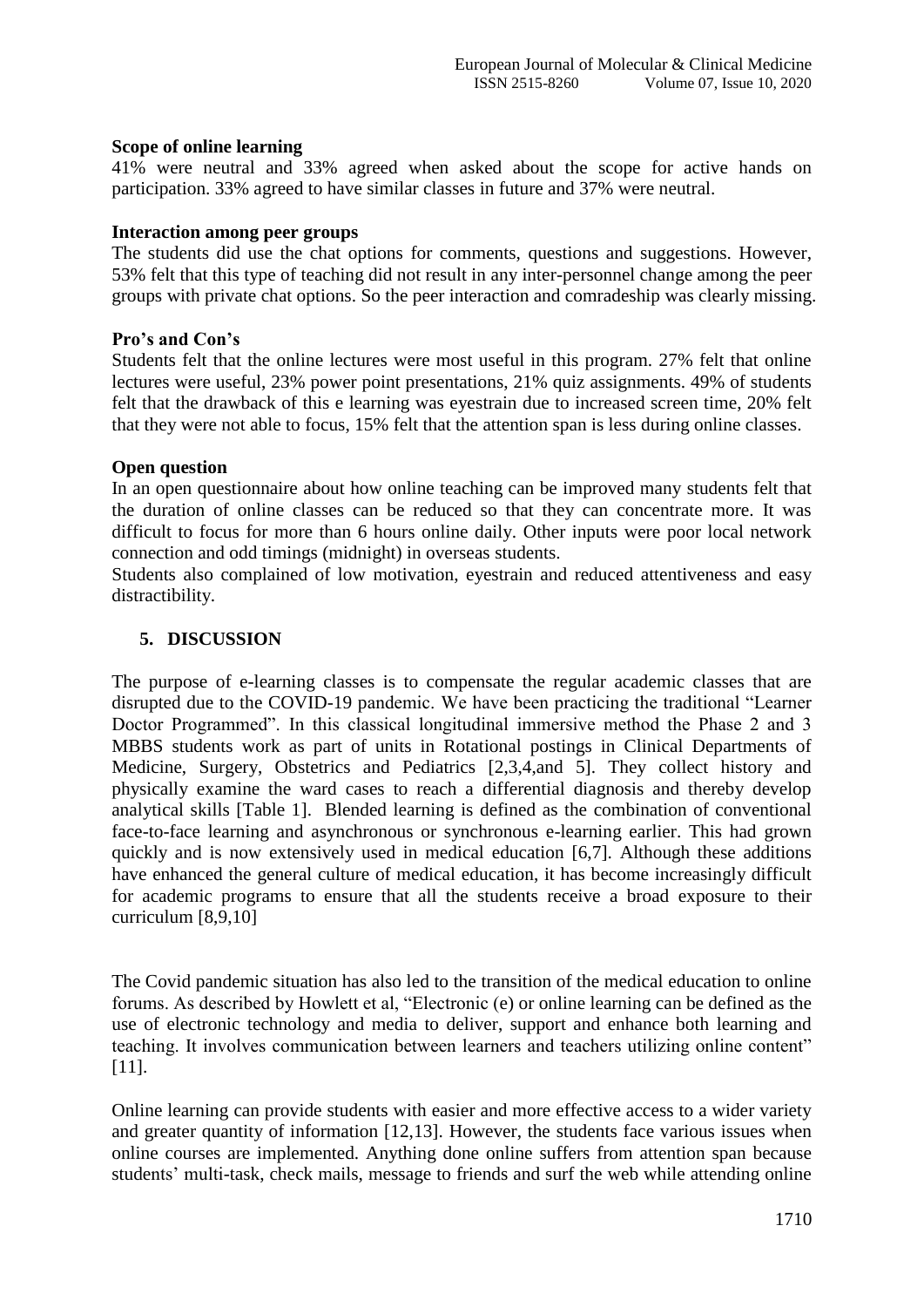lectures [14]. In a survey conducted by Marcus et al, there were various disadvantages of online learning.

There is no firm framework which results in a "laid back" attitude. Online education mandates a high level of self-discipline. A "learning atmosphere" is missed by both teachers and students alike. The distance-learning minimizes the level of contact which is reduced to correspondence. The brain storming and buzz sessions are not well discussed.

The students are unable to interpret meaningful and important key points of consequence. There is no interpersonal, direct (non-verbal) teacher student interaction. The teacher is mostly unaware of the students who have stopped paying attention and hence the solemnity, seriousness and discipline of the lecture class is not adequate.

While responding to his or her medical students' queries and comments and suggestions, the teacher's ability to widen the scope of his or her answer is limited [15].

Figure 1: Student response to query-"How do you find online classes conducted by the faculty in the past 4 months?"

1. How do you find the online classes conducted by faculty in past previous 4 months?

97 responses



Figure 2: Students response to query-"Were the topics covered completely in content & context?"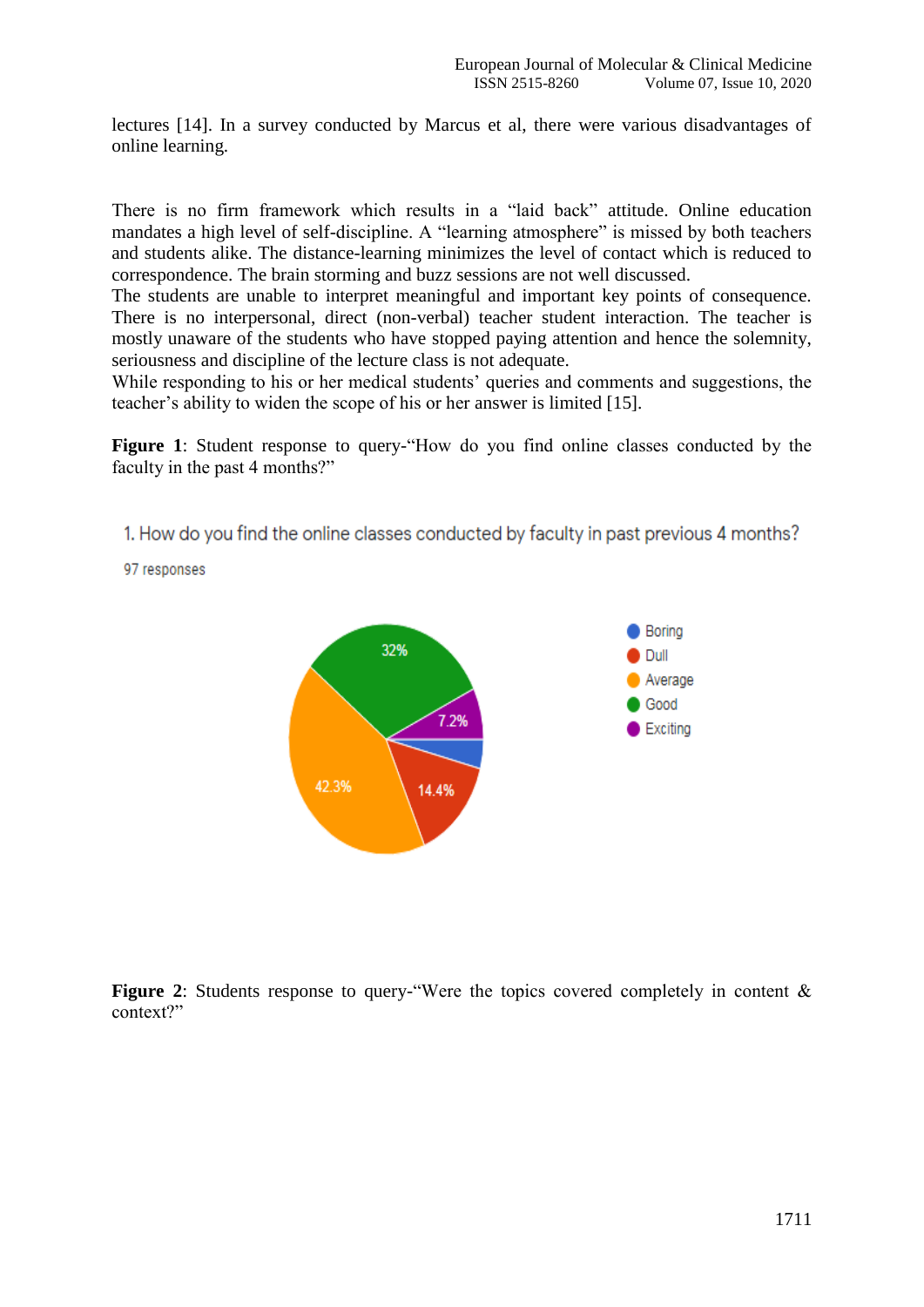2. Were the topics covered completely in content and context?



Figure 3: Students response to query-"Was there scope for active hands on participation?"

3. Was there scope for active hands on participation?

# Strongly disagree Disagree Agree 32 (33%)  $\blacksquare$  Neutral Agree 9.3% Strongly agree 12.4% 41.2%

#### 97 responses

97 responses

**Figure 4:** Students response to query-"Do you want similar teaching in forthcoming classes?"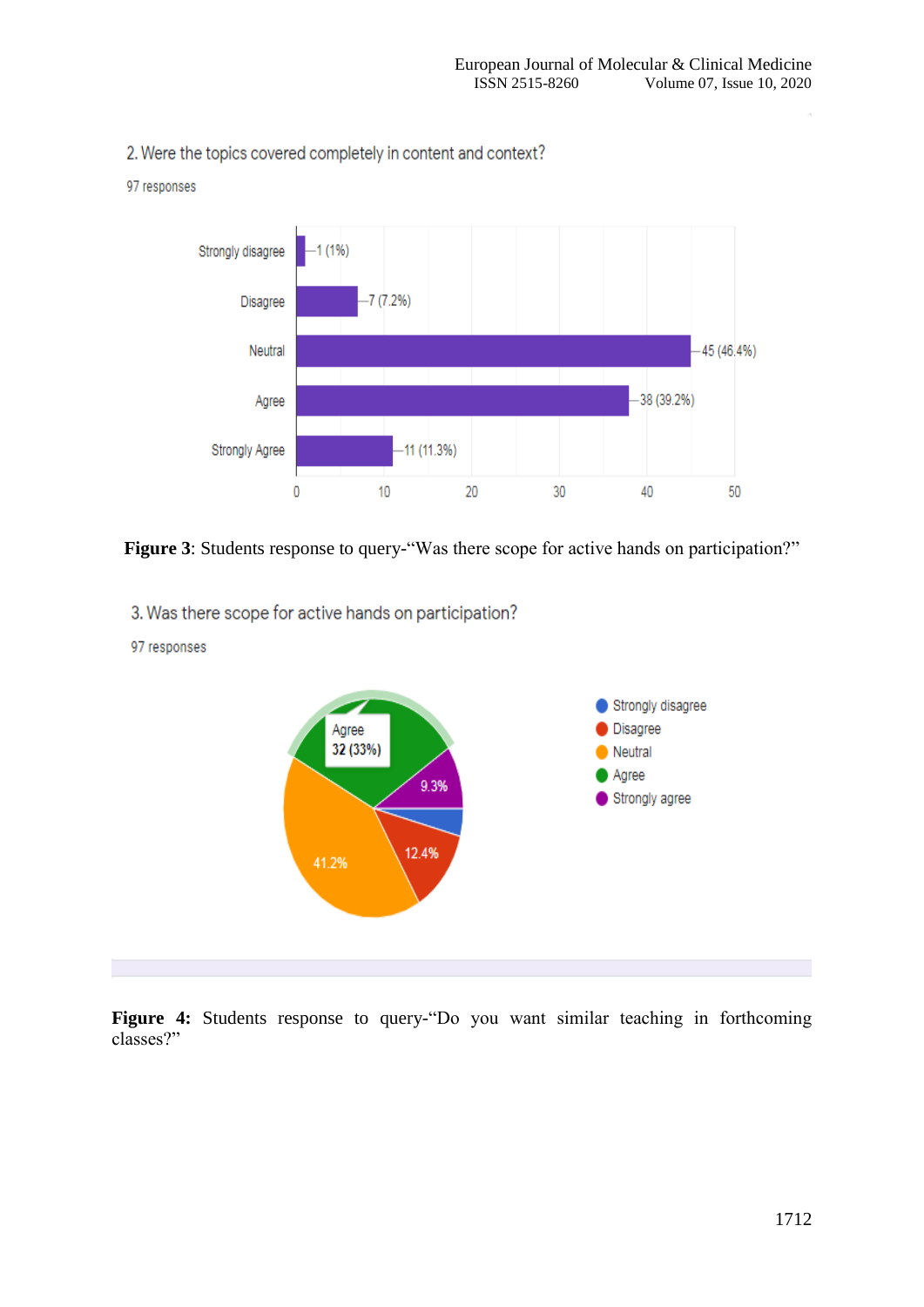

Figure 5: Students response to query-"Did the teaching result in any interpersonal change among the peer groups with private chat options?"

5. Did the teaching result in any inter personnel change among the peer groups with private chat options?

96 responses



**Figure 6**: Students response to query-"Which part of the programme was most useful?"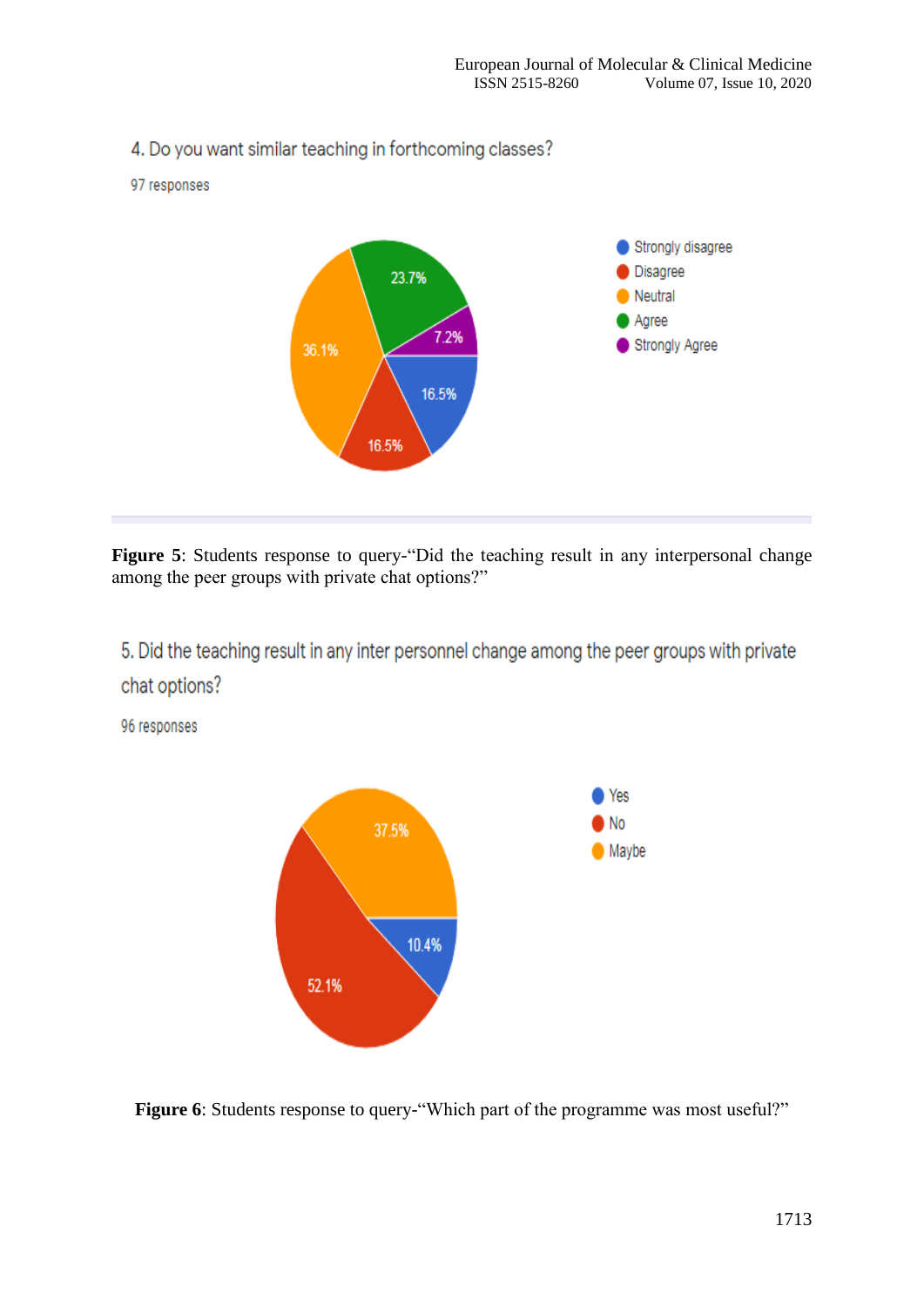# 6. Which part of the programme was most useful?

### 94 responses



Figure 7: Students response to query-"What do you feel is the major drawback of virtual campus?"

What do you feel is the major drawback of Virtual Campus?

96 responses



E-learning teaching methodology employs web-based technologies to enhance the understanding and performance, offering medical students control over content, sequence and pace of learning [16, 17, 18]. Most studies intervening the use of e-learning are based on learning management systems, such as Blackboard and MOODLE(Modular Object Oriented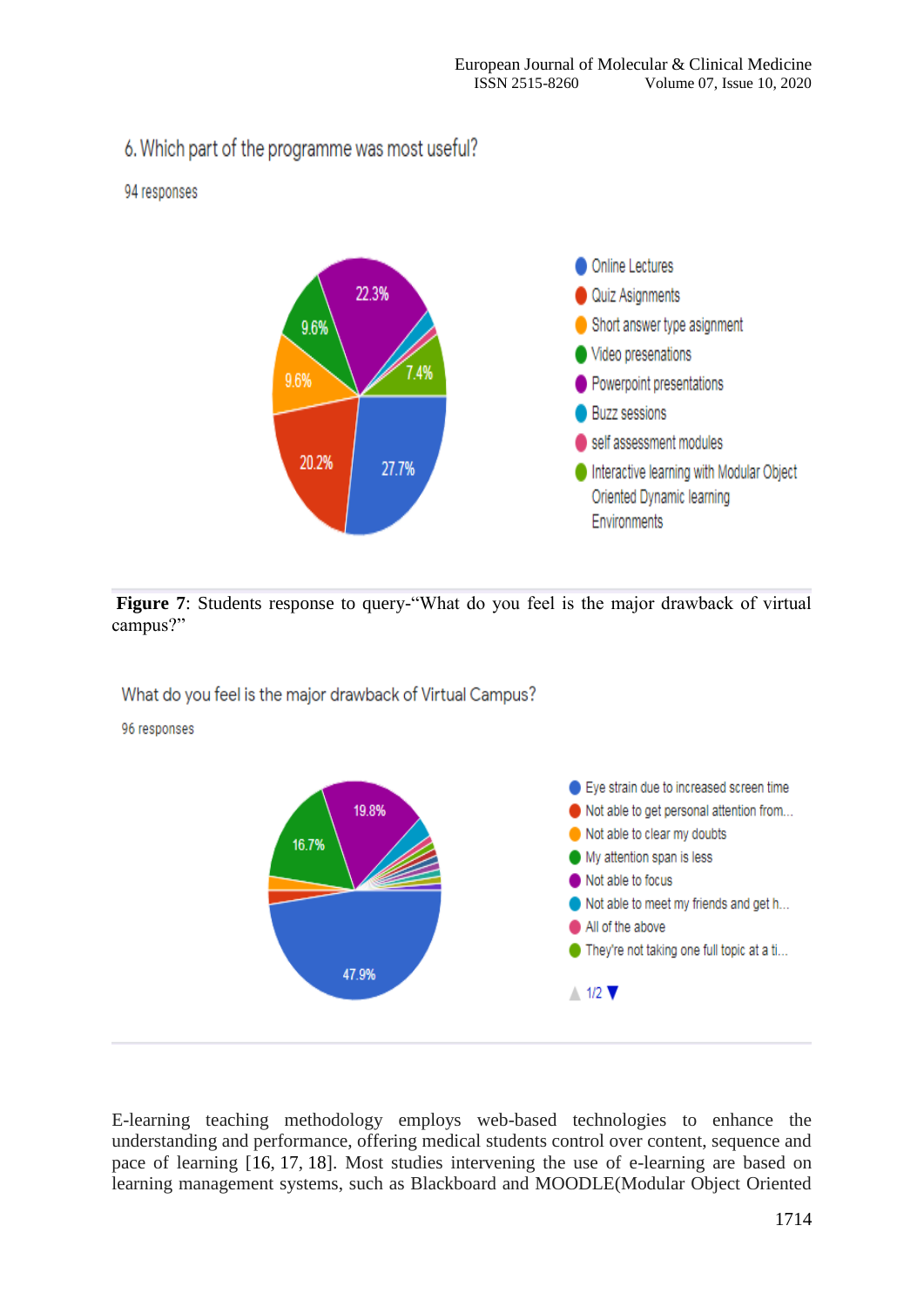Dynamic Learning Environment). Social media platforms like Twitter and Facebook, have become a mainstream form of interaction, spanning almost all age groups and career. Such forums are being utilized for all purposes ranging from philanthropic activities to raising healthcare awareness [19]. Facebook pages concerning various medical conditions, including forms of cancer, hypertension, and diabetes, already exist, with a large number of users, including patients and their families, researchers, and clinicians. Social media use in medical education is an emerging field of scholarship that needs to be further looked into. Faculty face challenges in adapting new technologies, but they also have opportunities for innovation [16,20]. Establishing the use of social networking websites in medical education is yet to flicker in the minds of our medical education curriculum and it is a long way to go.

In our study the students felt that the online lectures, power point presentations and quiz assignments were very useful but they also faced issues which were the major drawbacks of e-learning like eye strain due to increased screen-time, lack of concentration and not able to get personal attention during online classes. E-learning has both advantages and disadvantages. Enforcing online education has become the need of the hour in this pandemic situation and as this becomes our routine the disadvantages may outrage advantages sooner. Preparing the body mentally and physically for a different future is the only way to adapt.

#### **Limitations of the study**

We assume constant behavior and response from medical students. The students may be reflective and alter their opinions. Additionally, there is an emerging role of new digital teaching learning interactive methods (interactive atlas, MOODLES) and assessment and evaluation tools in medical education, which have not been studied.

#### **6. CONCLUSION**

This is a preliminary experience of students analyzed by faculty in medical education. Most of the students felt that the online classes were good and the topics were covered completely in content and context. However, they were not able to focus due to increased screen time. This is a new teaching learning method for both the faculty and the students in medical education, it will take its own time as we settle down into this routine. To overcome the drawbacks of online education, blended education can be introduced which will allow the students to meet their peers which can improve their mental well- being while creating interest and breaking the monotony.

#### **ACKNOWLEDGMENT**

The authors are thankful to the Department of Medical Education, for providing the infrastructure and support for conduct of study

#### **CONSENT**

As per international standard or university standard, student's written consent has been collected and preserved by the author(s).

#### **ETHICAL APPROVAL**

As per international standard or university standard, written approval of Ethics committee has been collected and preserved by the author(s).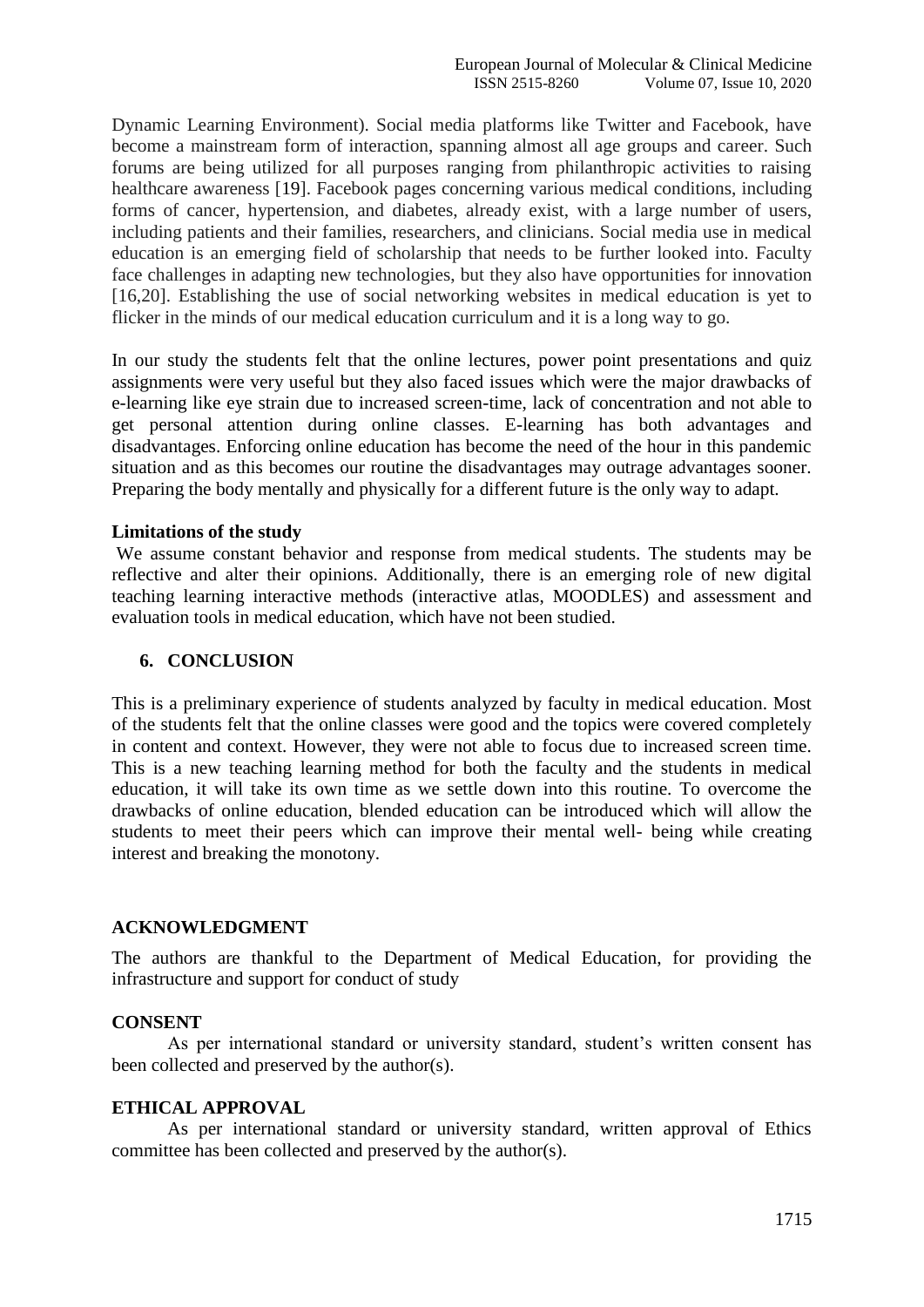#### **COMPETING INTERESTS**

Authors have declared that no competing interests exist.

#### **SOURCE OF FUNDING**: NIL

#### **7. REFERENCES**

- **[1]** Rose S. Medical student education in the time of COVID-19. Jama. 2020 Mar 31.
- **[2]** Claridge A. What is the educational value of ward rounds? A learner and teacher perspective. Clin Med (Lond). 2011 Dec;11(6):558-62. doi: 10.7861/clinmedicine.11-6- 558. PMID: 22268309; PMCID: PMC4952336.
- **[3]** Laskaratos FM, Parry D, El-Mileik H. The Educational Value Of Post-Take Ward Rounds For Senior Trainees. Ulster Med J. 2016 May;85(2):113-7. PMID: 27601766; PMCID: PMC4920498.
- **[4]** Walton V, Hogden A, Johnson J, Greenfield D. Ward rounds, participants, roles and perceptions: literature review. Int J Health Care Qual Assur. 2016 May 9; 29(4): 364-79. doi: 10.1108/IJHCQA-04-2015-0053. PMID: 27142947.
- **[5]** Liu W, Manias E, Gerdtz M. Medication communication during ward rounds on medical wards: Power relations and spatial practices. Health (London). 2013 Mar;17(2):113-34. doi: 10.1177/1363459312447257. Epub 2012 Jun 6. PMID: 22674748.
- **[6]** Vodovar D, Ricard JD, Zafrani L, Weiss E, Desrentes E, Roux D. Assessment o f a newly-implemented blended teaching of intensive care and emergency medicine at Paris-Diderot University. La Revue de Médecine Interne. 2020 Jan 31.
- **[7]** Moszkowicz D, Duboc H, Dubertret C, Roux D, Bretagnol F. Daily medical education for confined students during COVID‐19 pandemic: A simple videoconference solution. Clinical Anatomy. 2020 Apr 6.
- **[8]** Thomas WE. Teaching and assessing surgical competence. The Annals of The Royal College of Surgeons of England. 2006 Sep;88(5):429-32.
- **[9]** Dimitris KD, Taylor BC, Fankhauser RA. Resident work-week regulations: historical review and modern perspectives. Journal of surgical education. 2008;65(4):290.
- **[10]**Selden NR, Anderson VC, McCartney S, Origitano TC, Burchiel KJ, Barbaro NM. Society of Neurological Surgeons boot camp courses: knowledge retention and relevance of hands-on learning after 6 months of postgraduate year 1 training. Journal of neurosurgery. 2013 Sep 1;119(3):796-802.
- **[11]**Howlett D, Vincent T, Gainsborough N, Fairclough J, Taylor N, Cohen J, Vincent R. Integration of a Case-Based Online Module into an Undergraduate Curriculum: what is involved and is it effective?. E-Learning and Digital Media. 2009 Dec;6(4):372-84.
- **[12]** Mooney GA, Bligh JG. Information technology in medical education: current and future applications. Postgraduate medical journal. 1997 Nov 1;73(865):701-4.
- **[13]** O'Doherty D, Dromey M, Lougheed J, Hannigan A, Last J, McGrath D. Barriers and solutions to online learning in medical education–an integrative review. BMC medical education. 2018 Dec;18(1):130.
- **[14]** 10.Govindarajan V, Srivastava A. What the shift to virtual learning could mean for the future of higher ed. Harvard Bus. Rev.. 2020 Mar 31.
- **[15]** Marcus T. Communication, technology, and education: The role of the discussion group in asynchronic distance learning courses as a beneficial factor in the learning process. Unpublished master's thesis). Bar-Ilan University, Ramat Gan, Israel. 2003.
- **[16]**CC C. Flickinger TE. Chisolm MS. Social media use in medical education: a systematic review. Acad Med. 2013;88:893-901.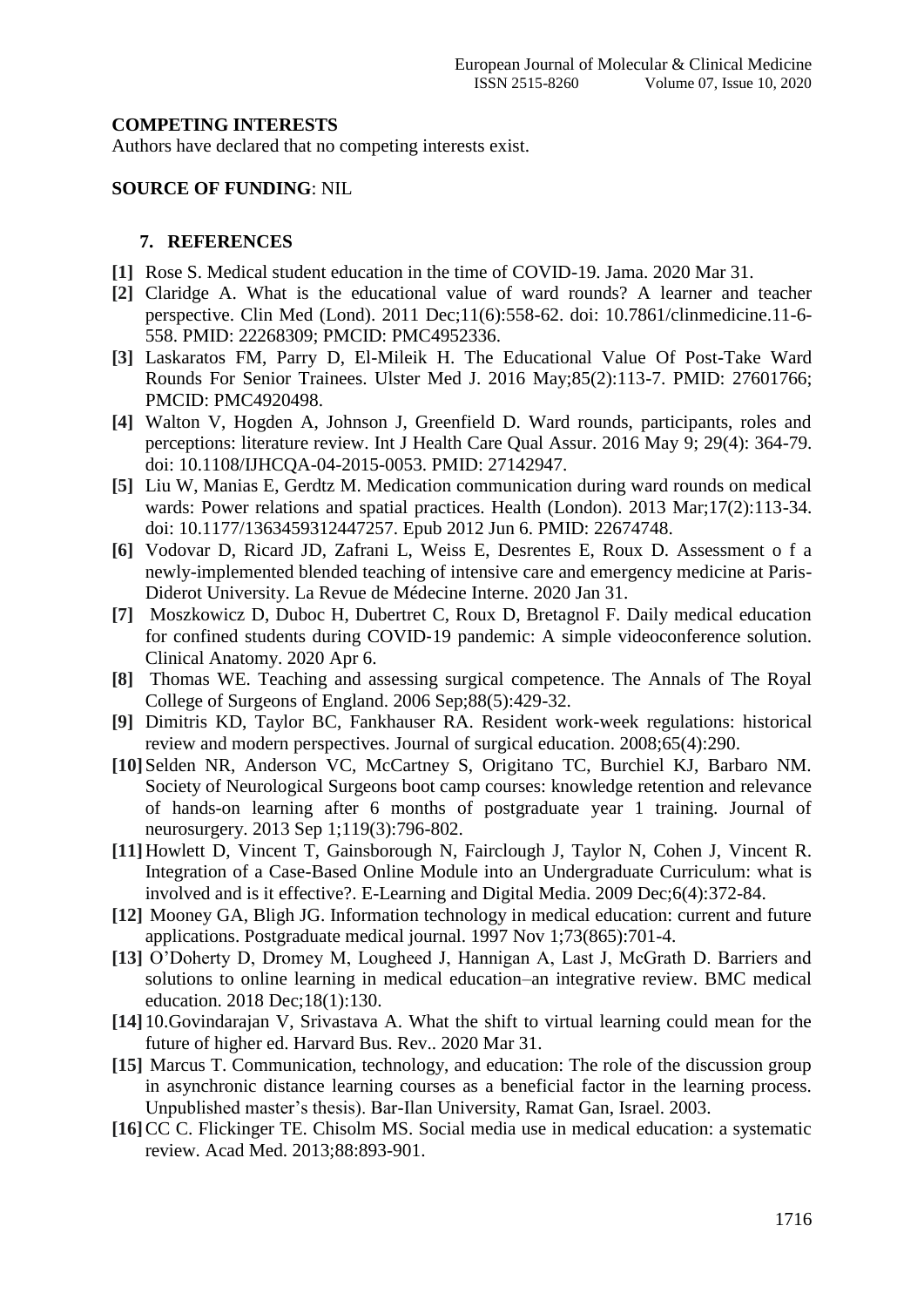- **[17]** Eagleton S. Designing blended learning interventions for the 21st century student. Advances in Physiology Education. 2017 Jun 1;41(2):203-11.
- **[18]** Jaffar AA. Exploring the use of a Facebook page in anatomy education. Anatomical sciences education. 2014 May;7(3):199-208.
- **[19]**Jain SH. Practicing medicine in the age of Facebook. New England Journal of Medicine. 2009 Aug 13;361(7):649-51.
- **[20]**Kurtz G. Integrating a Facebook group and a course website: The effect on participation and perceptions on learning. American Journal of Distance Education. 2014 Oct 2;28(4):253-63.